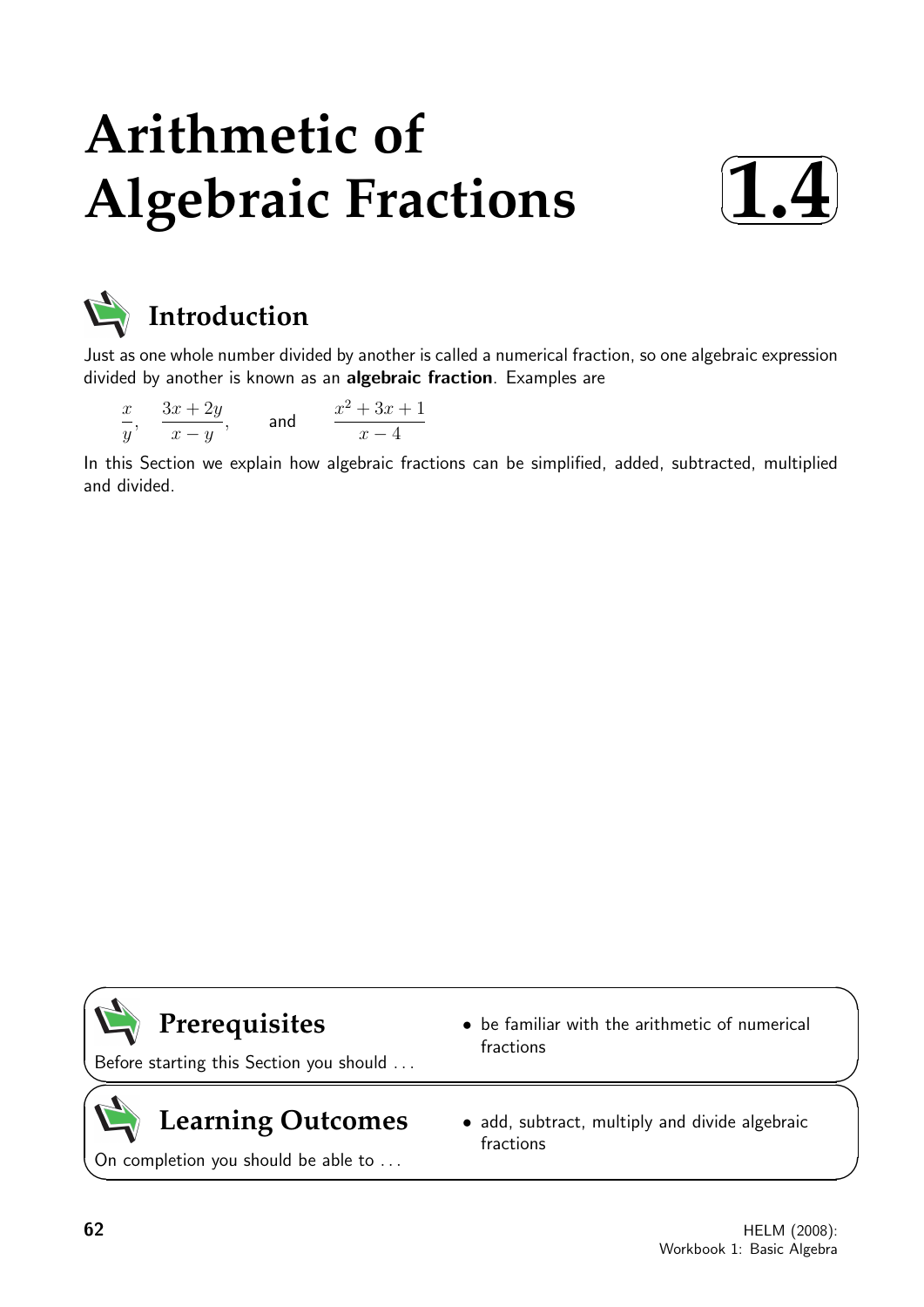

# **1. Cancelling common factors**

Consider the fraction  $\frac{10}{25}$ 35 . To simplify it we can factorise the numerator and the denominator and then cancel any common factors. Common factors are those factors which occur in both the numerator and the denominator. Thus

$$
\frac{10}{35} = \frac{\cancel{5} \times 2}{7 \times \cancel{5}} = \frac{2}{7}
$$

Note that the common factor 5 has been cancelled. It is important to remember that only *common factors* can be cancelled. The fractions  $\frac{10}{25}$ 35 and  $\frac{2}{7}$ 7 have identical values - they are equivalent fractions - but  $\frac{2}{7}$ 7 is in a simpler form than  $\frac{10}{25}$ 35 . We apply the same process when simplifying algebraic fractions.



### Solution

(a) In the expression  $\frac{yx}{2}$  $2x$ ,  $x$  is a factor common to both numerator and denominator. This common factor can be cancelled to give

$$
\frac{y \cancel{x}}{2 \cancel{x}} = \frac{y}{2}
$$

(b) Note that  $\frac{x}{x}$ xy can be written  $\frac{1 x}{ }$ xy . The common factor of  $x$  can be cancelled to give

$$
\frac{1 \cancel{x}}{\cancel{xy}} = \frac{1}{y}
$$

(c) In the expression  $\frac{x}{x}$  $x + y$ notice that an  $x$  appears in both numerator and denominator. However  $x$  is not a common factor. Recall that factors of an expression are *multi*plied together whereas in the denominator x is added to y. This expression cannot be simplified.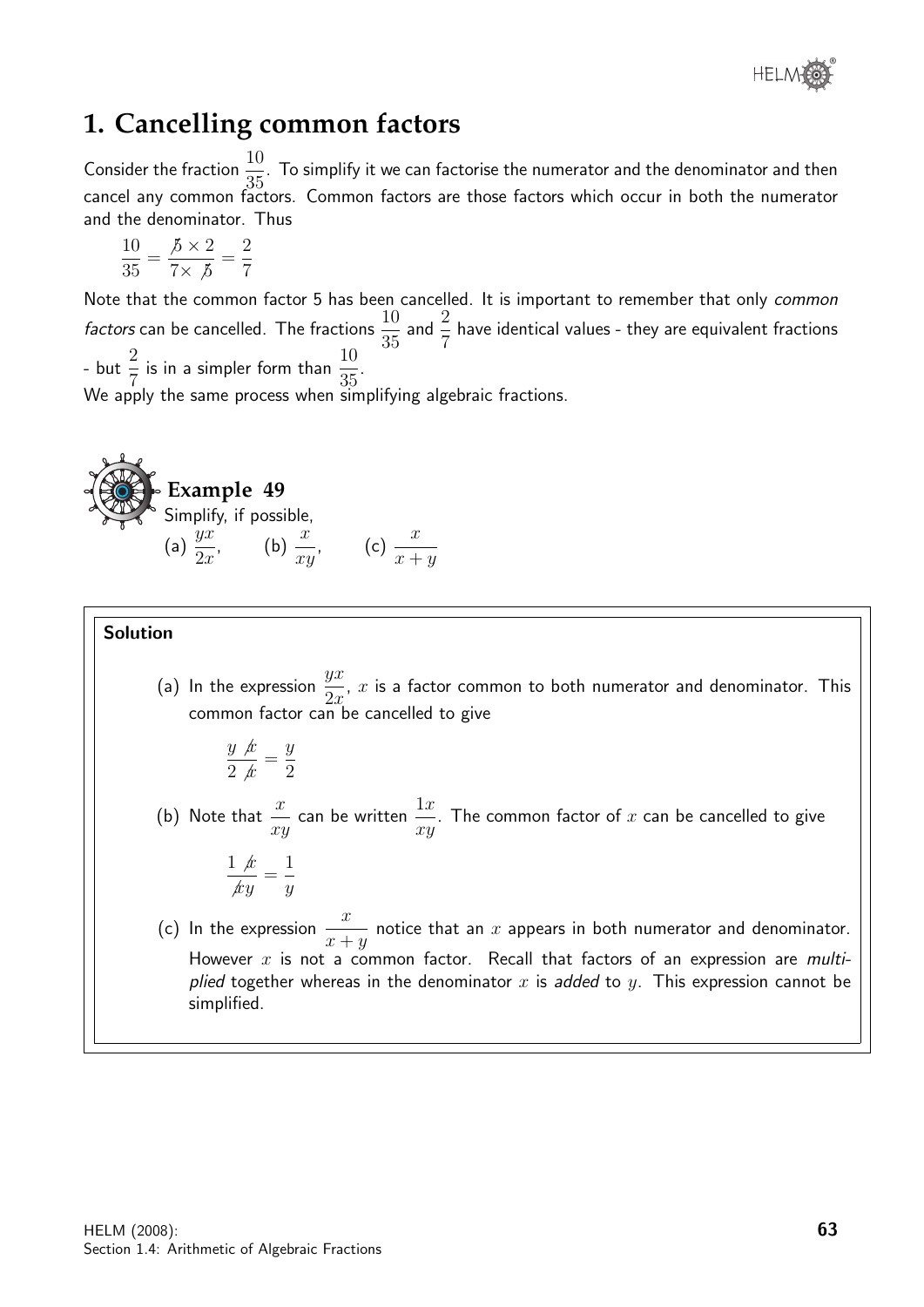

Simplify, if possible, (a)  $\frac{abc}{2}$ 3ac , (b)  $\frac{3ab}{1}$  $b + a$ When simplifying remember only common factors can be cancelled.

# Your solution

(a)  $\frac{abc}{2}$ 3ac

$$
= \qquad \qquad \text{(b)} \ \frac{3ab}{b+a} =
$$

# Answer

(a)  $\frac{b}{2}$ 3 (b) This cannot be simplified.

$$
\left(\begin{matrix}\n\text{Task} \\
\text{Simplify } \frac{21x^3}{14x},\n\end{matrix}\right)
$$

Your solution

Answer Factorising and cancelling common factors gives:

$$
\frac{21x^3}{14x} = \frac{\pi \times 3 \times \cancel{x} \times x^2}{\pi \times 2 \times \cancel{x}} = \frac{3x^2}{2}
$$



Your solution

Answer Factorising and cancelling common factors gives:

> 36x  $\frac{36x}{12x^3} =$  $12 \times 3 \times x$  $\frac{12 \times 3 \times x}{12 \times x \times x^2} =$ 3  $x^2$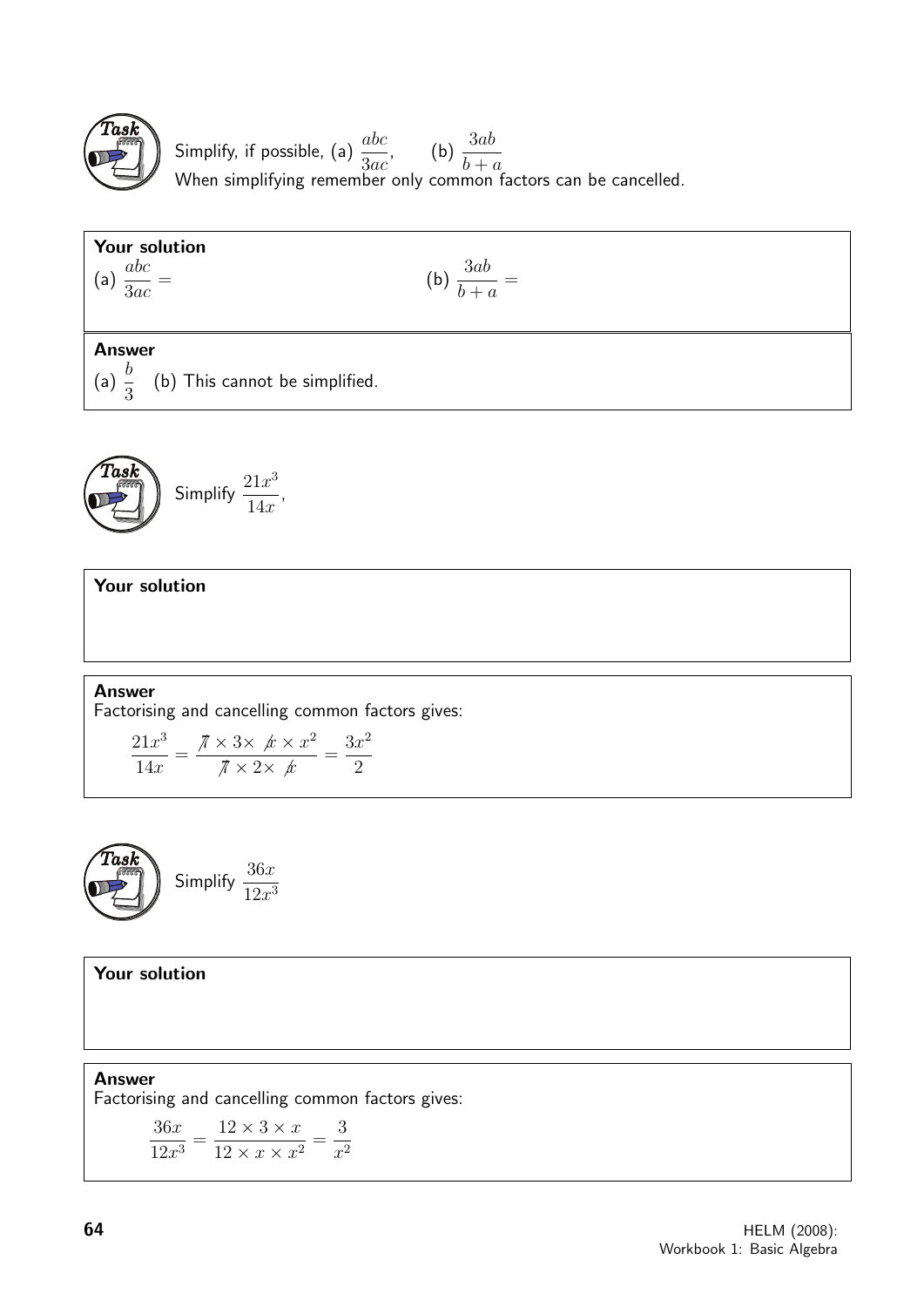



First we factorise the numerator and the denominator to see if there are any common factors.

 $3x + 6$  $6x + 12$ =  $3(x + 2)$  $\frac{6(x+2)}{6(x+2)}$  = 3 6 = 1 2

The factors  $x + 2$  and 3 have been cancelled.

$$
\left(\begin{array}{c}\n\text{Task} \\
\hline\n\end{array}\right) \quad \text{Simplify } \frac{12}{2x+8}.
$$

#### Your solution 12 =

 $2x + 8$ 

#### Answer

Factorise the numerator and denominator, and cancel any common factors.  $\frac{6\times 2}{\frac{6\times 2}{\frac{6\times 2}{\frac{6\times 2}{\frac{6\times 2}{\frac{6\times 2}{\frac{6\times 2}{\frac{6\times 2}{\frac{6\times 2}{\frac{6\times 2}{\frac{6\times 2}{\frac{6\times 2}{\frac{6\times 2}{\frac{6\times 2}{\frac{6\times 2}{\frac{6\times 2}{\frac{6$  $\frac{3x^2}{2(x+4)}$  = 6  $x + 4$ 

**Example 51** Show that the algebraic fraction  $\frac{3}{2}$  $x + 1$ and  $\frac{3(x + 4)}{x}$  $\frac{3(x+1)}{x^2+5x+4}$  are equivalent.

# Solution

The denominator,  $x^2 + 5x + 4$ , can be factorised as  $(x + 1)(x + 4)$  so that  $3(x + 4)$  $\frac{3(x+1)}{x^2+5x+4} =$  $3(x + 4)$  $(x+1)(x+4)$ Note that  $(x + 4)$  is a factor common to both the numerator and the denominator and can be cancelled to leave  $\frac{3}{4}$  $x + 1$ . Thus  $\frac{3}{4}$  $x + 1$ and  $\frac{3(x + 4)}{x}$  $\frac{3(x+1)}{x^2+5x+4}$  are equivalent fractions.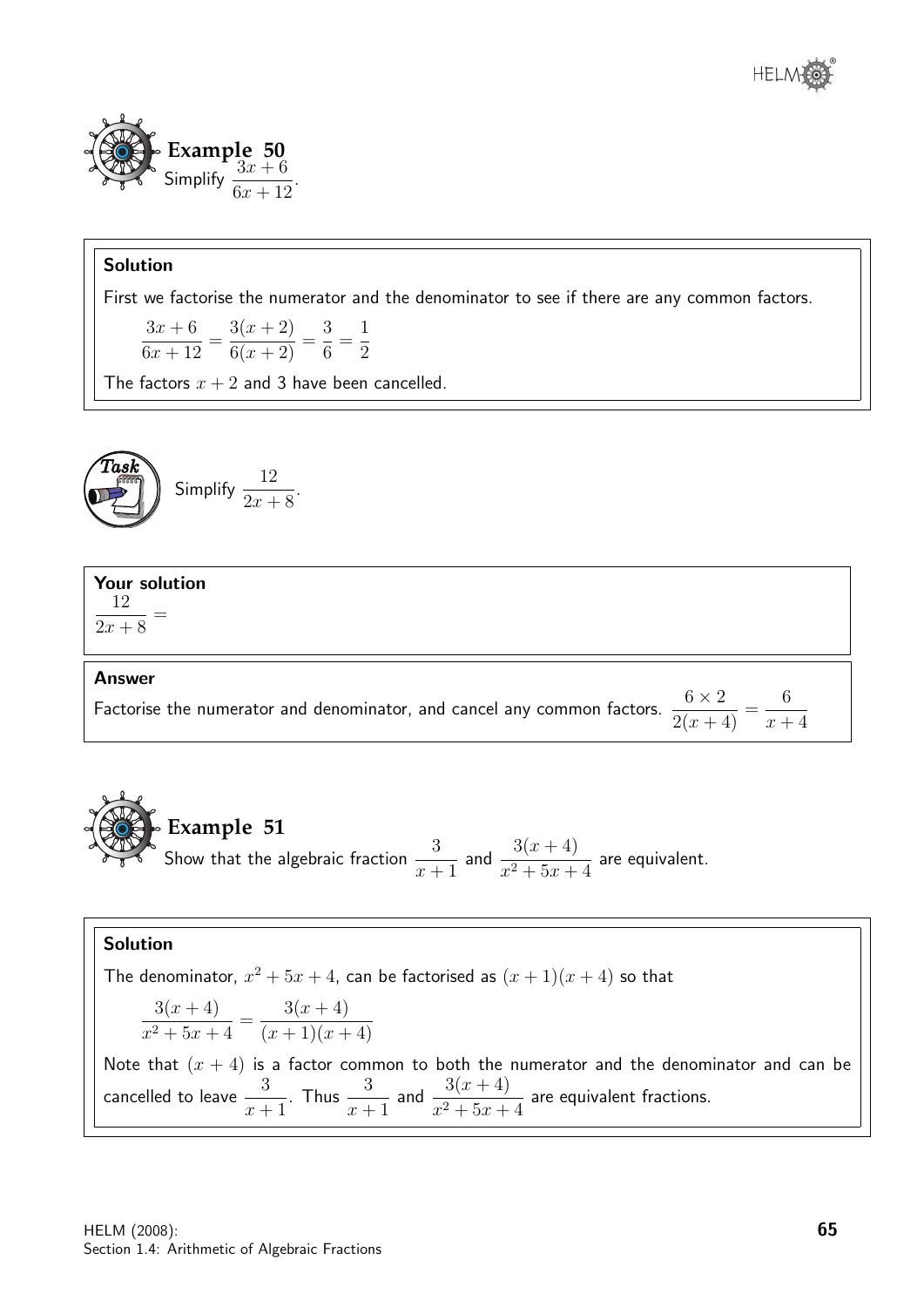**Task** Show that 
$$
\frac{x-1}{x^2-3x+2}
$$
 is equivalent to  $\frac{1}{x-2}$ .

First factorise the denominator:

# Your solution

 $x^2 - 3x + 2 =$ 

# Answer

 $(x - 1)(x - 2)$ 

Now identify the factor common to both numerator and denominator and cancel this common factor:

Your solution  $x - 1$  $\frac{x}{(x-1)(x-2)}$  =

### Answer

1  $x - 2$ . Hence the two given fractions are equivalent.

Example 52  
Simplify 
$$
\frac{6(4-8x)(x-2)}{1-2x}
$$

Solution

The factor 
$$
4 - 8x
$$
 can be factorised to  $4(1 - 2x)$ . Thus  
\n
$$
\frac{6(4 - 8x)(x - 2)}{1 - 2x} = \frac{(6)(4)(1 - 2x)(x - 2)}{(1 - 2x)} = 24(x - 2)
$$

$$
\left(\begin{array}{c}\n\text{Task} \\
\text{Simplify } \frac{x^2 + 2x - 15}{2x^2 - 5x - 3}\n\end{array}\right)
$$

First factorise the numerator and factorise the denominator:

Your solution  $x^2 + 2x - 15$  $\frac{x^{2}-5x-3}{2x^{2}-5x-3}$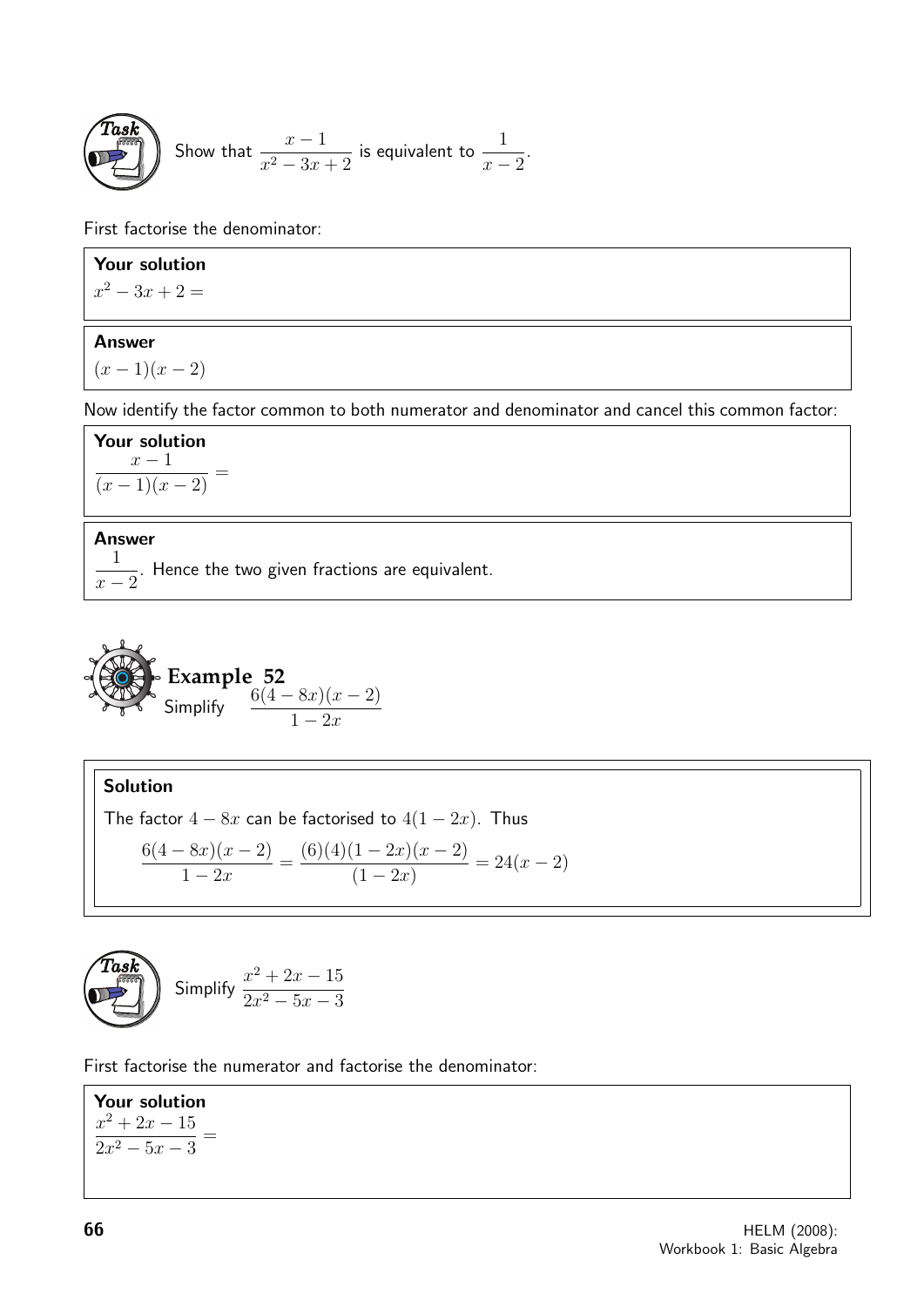

| Answer        |  |  |  |  |
|---------------|--|--|--|--|
| $(x+5)(x-3)$  |  |  |  |  |
| $(2x+1)(x-3)$ |  |  |  |  |

Then cancel any common factors:

# Your solution  $(x+5)(x-3)$  $\frac{(x+3)(x-3)}{(2x+1)(x-3)} =$

Answer

 $x+\sqrt{5}$ 

 $\overline{2x+1}$ 

# **Exercises**

1. Simplify, if possible,

(a) 
$$
\frac{19}{38}
$$
, (b)  $\frac{14}{28}$ , (c)  $\frac{35}{40}$ , (d)  $\frac{7}{11}$ , (e)  $\frac{14}{56}$ 

- 2. Simplify, if possible, (a)  $\frac{14}{21}$ 21  $, (b) \frac{36}{28}$ 96 , (c)  $\frac{13}{50}$ 52 , (d)  $\frac{52}{18}$ 13
- 3. Simplify (a)  $\frac{5z}{4}$ z , (b)  $\frac{25z}{5}$  $5z$ , (c)  $\frac{5}{25}$  $rac{5}{25z^2}$ , (d)  $rac{5z}{25z}$  $25z^2$
- 4. Simplify

(a) 
$$
\frac{4x}{3x}
$$
, (b)  $\frac{15x}{x^2}$ , (c)  $\frac{4s}{s^3}$ , (d)  $\frac{21x^4}{7x^3}$ 

5. Simplify, if possible,

(a) 
$$
\frac{x+1}{2(x+1)}
$$
, (b)  $\frac{x+1}{2x+2}$ , (c)  $\frac{2(x+1)}{x+1}$ , (d)  $\frac{3x+3}{x+1}$ , (e)  $\frac{5x-15}{5}$ , (f)  $\frac{5x-15}{x-3}$ .

6. Simplify, if possible,

(a) 
$$
\frac{5x+15}{25x+5}
$$
, (b)  $\frac{5x+15}{25x}$ , (c)  $\frac{5x+15}{25}$ , (d)  $\frac{5x+15}{25x+1}$   
\n7. Simplify (a)  $\frac{x^2+10x+9}{x^2+8x-9}$ , (b)  $\frac{x^2-9}{x^2+4x-21}$ , (c)  $\frac{2x^2-x-1}{2x^2+5x+2}$ ,  
\n(d)  $\frac{3x^2-4x+1}{x^2-x}$ , (e)  $\frac{5z^2-20z}{2z-8}$   
\n8. Simplify (a)  $\frac{6}{3x+9}$ , (b)  $\frac{2x}{4x^2+2x}$ , (c)  $\frac{3x^2}{15x^3+10x^2}$   
\n9. Simplify (a)  $\frac{x^2-1}{x^2+5x+4}$ , (b)  $\frac{x^2+5x+6}{x^2+x-6}$ .

HELM (2008): Section 1.4: Arithmetic of Algebraic Fractions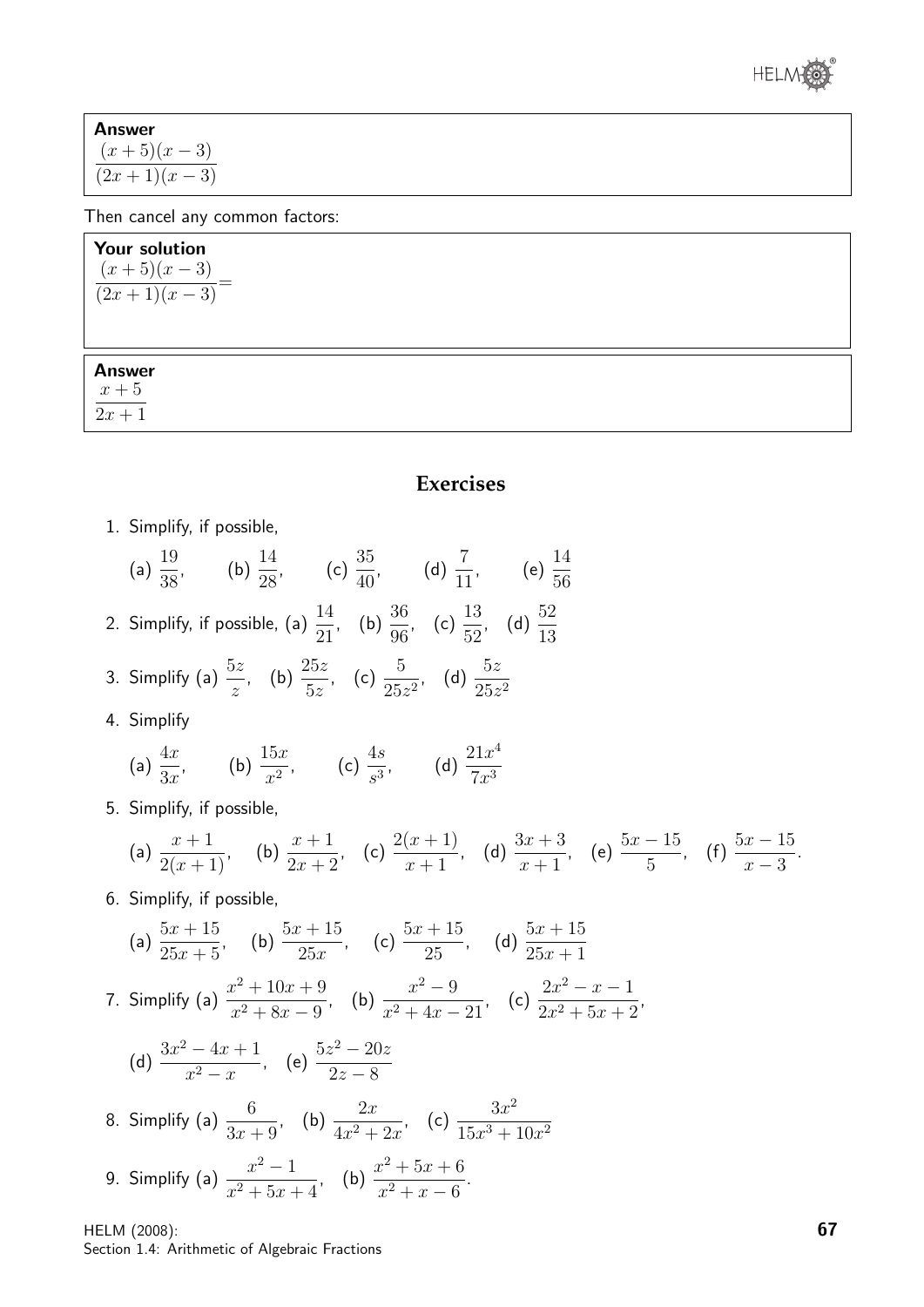Answers

1. (a) 
$$
\frac{1}{2}
$$
, (b)  $\frac{1}{2}$ , (c)  $\frac{7}{8}$ , (d)  $\frac{7}{11}$ , (e)  $\frac{1}{4}$ .  
\n2. (a)  $\frac{2}{3}$ , (b)  $\frac{3}{8}$ , (c)  $\frac{1}{4}$ , (d) 4  
\n3. (a) 5, (b) 5, (c)  $\frac{1}{5z^2}$ , (d)  $\frac{1}{5z}$ .  
\n4. (a)  $\frac{4}{3}$ , (b)  $\frac{15}{x}$ , (c)  $\frac{4}{s^2}$ , (d) 3x  
\n5. (a)  $\frac{1}{2}$ , (b)  $\frac{1}{2}$ , (c) 2, (d) 3, (e)  $x - 3$ , (f) 5  
\n6. (a)  $\frac{x+3}{5x+1}$ , (b)  $\frac{x+3}{5x}$ , (c)  $\frac{x+3}{5}$ , (d)  $\frac{5(x+3)}{25x+1}$   
\n7. (a)  $\frac{x+1}{x-1}$ , (b)  $\frac{x+3}{x+7}$ , (c)  $\frac{x-1}{x+2}$ , (d)  $\frac{3x-1}{x}$ , (e)  $\frac{5z}{2}$   
\n8. (a)  $\frac{2}{x+3}$ , (b)  $\frac{1}{2x+1}$ , (c)  $\frac{3}{5(3x+2)}$ .  
\n9. (a)  $\frac{x-1}{x+4}$ , (b)  $\frac{x+2}{x-2}$ .

# **2. Multiplication and division of algebraic fractions**

To multiply together two fractions (numerical or algebraic) we multiply their numerators together and then multiply their denominators together. That is



Any factors common to both numerator and denominator can be cancelled. This cancellation can be performed before or after the multiplication.

To divide one fraction by another (numerical or algebraic) we invert the second fraction and then multiply.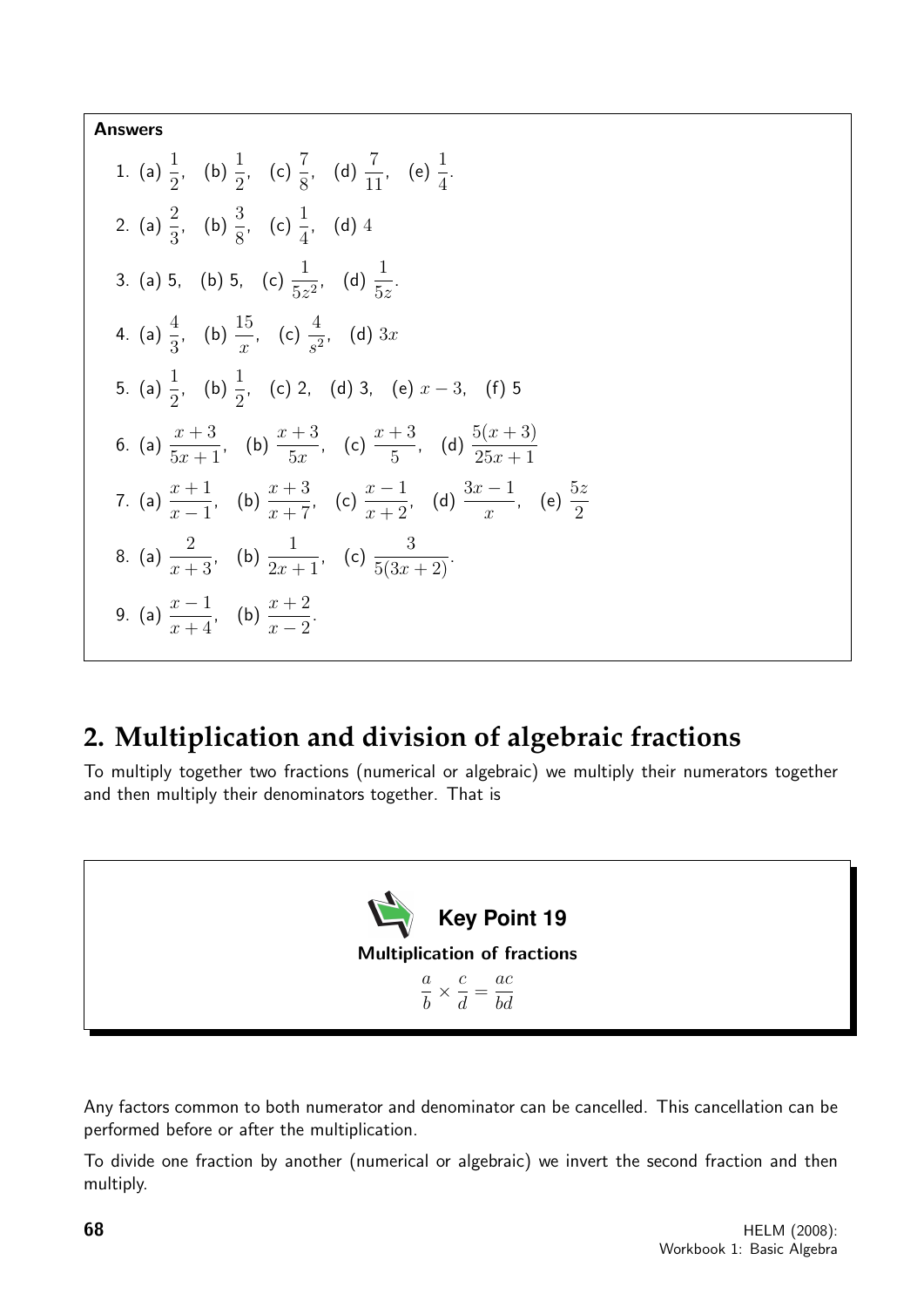



**Example 53**  
Simplify (a) 
$$
\frac{2a}{c} \times \frac{4}{c}
$$
, (b)  $\frac{2a}{c} \times \frac{c}{4}$ , (c)  $\frac{2a}{c} \div \frac{4}{c}$ 

(a)  $\frac{2a}{2}$ c  $\times \frac{4}{5}$ c = 8a  $c^2$ (b)  $\frac{2a}{2}$ c  $\times \frac{c}{4}$ 4 = 2ac  $4c$ =  $2a$ 4 = a 2

(c) Division is performed by inverting the second fraction and then multiplying.

 $2a$ c  $\div^4$ c =  $2a$ c  $\times \frac{c}{4}$ 4 = a 2 (from the result in (b))

**Example 54**  
Simplify (a) 
$$
\frac{1}{5x} \times 3x
$$
, (b)  $\frac{1}{x} \times x$ .

**Solution**  
\n(a) Note that 
$$
3x = \frac{3x}{1}
$$
. Then  $\frac{1}{5x} \times 3x = \frac{1}{5x} \times \frac{3x}{1} = \frac{3x}{5x} = \frac{3}{5}$   
\n(b) *x* can be written as  $\frac{x}{1}$ . Then  $\frac{1}{x} \times x = \frac{1}{x} \times \frac{x}{1} = \frac{x}{x} = 1$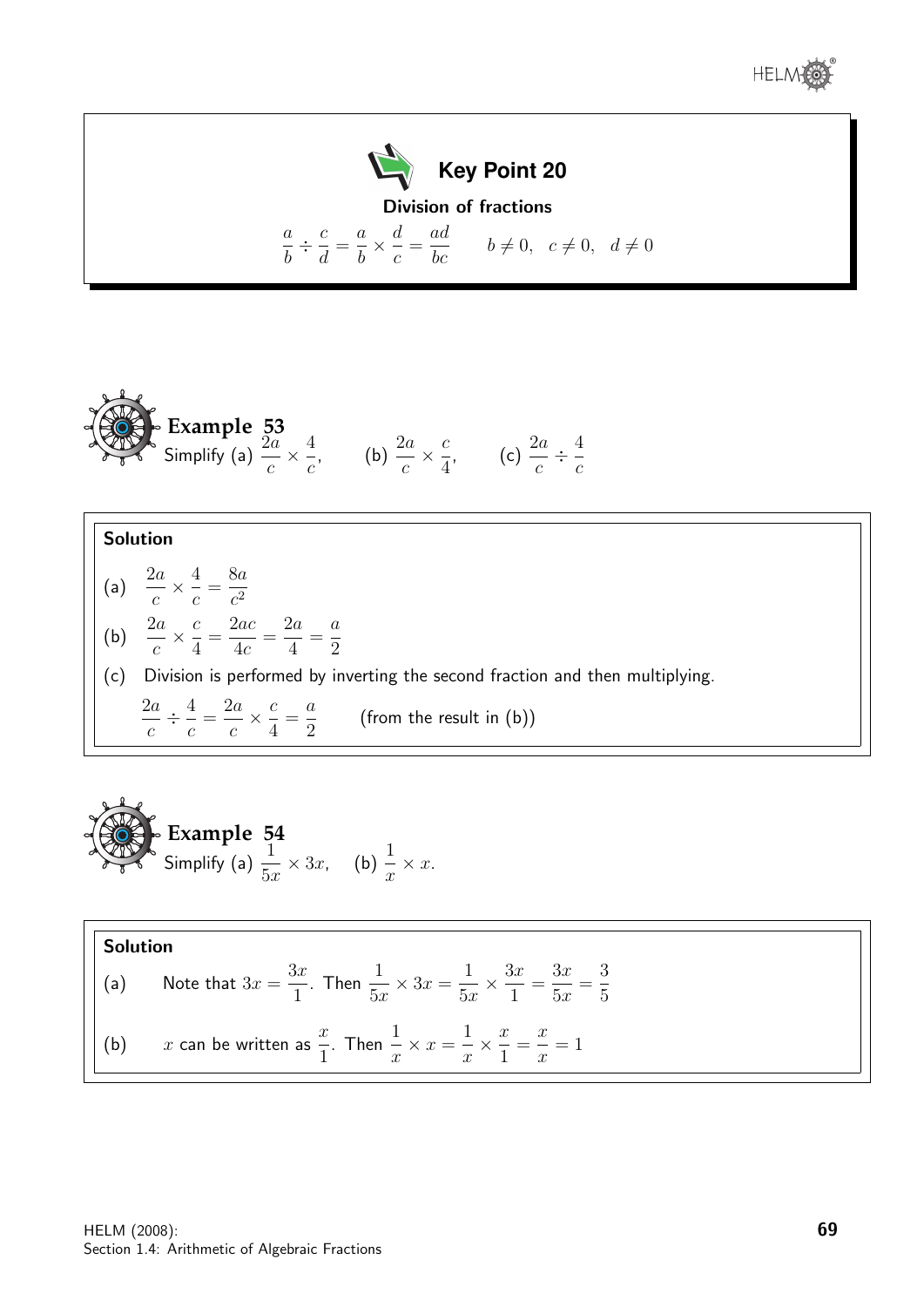





We can write the fraction as  $\frac{2x}{4}$  $\hat{y}$  $\div \frac{3x}{2}$  $2y$ . Inverting the second fraction and multiplying we find  $2x$  $\hat{y}$  $\times \frac{2y}{2}$  $3x$ =  $4xy$  $3xy$ = 4 3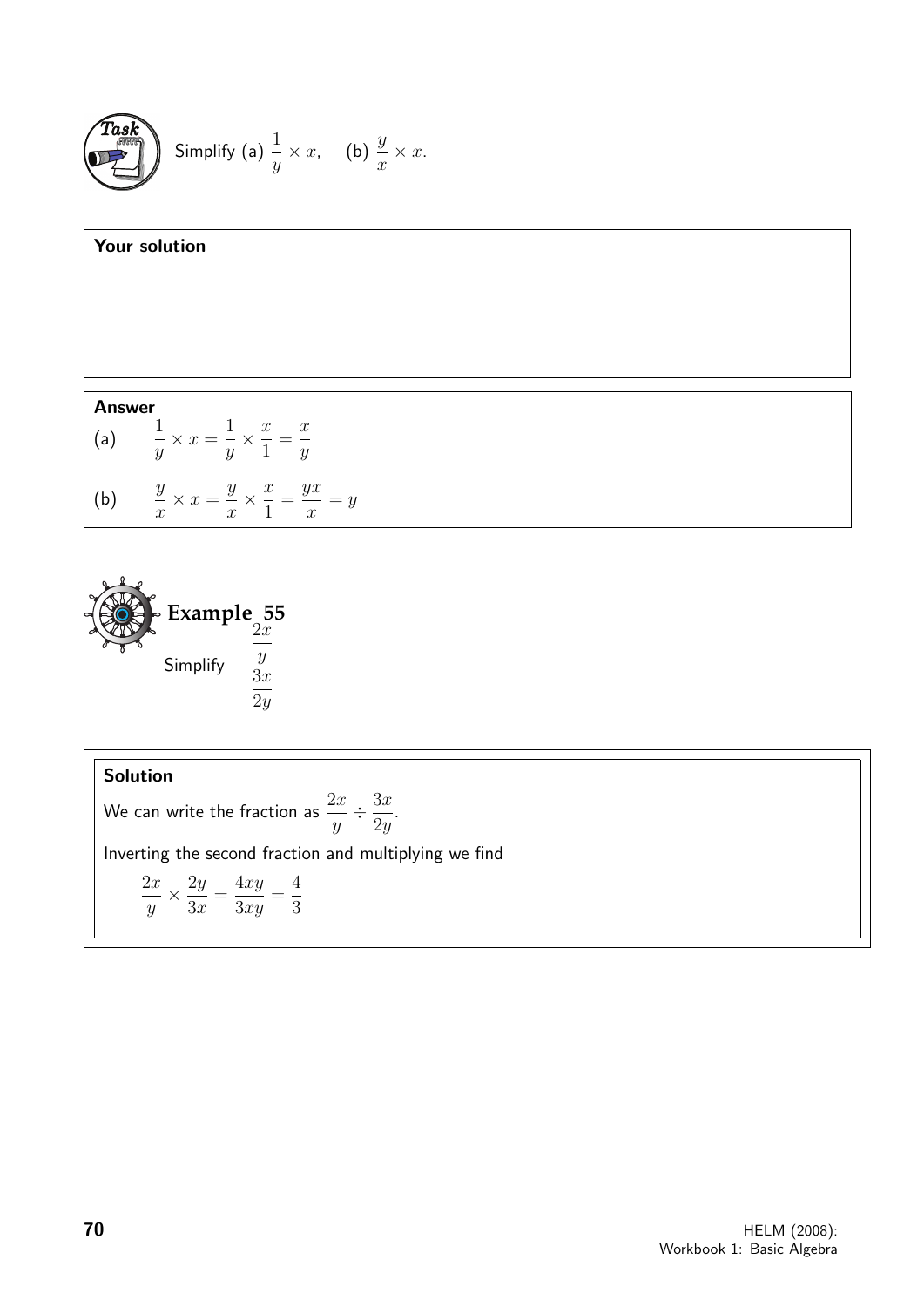

Factorising the numerator and denominator we find

$$
\frac{4x+2}{x^2+4x+3} \times \frac{x+3}{7x+5} = \frac{2(2x+1)}{(x+1)(x+3)} \times \frac{x+3}{7x+5} = \frac{2(2x+1)(x+3)}{(x+1)(x+3)(7x+5)}
$$

$$
= \frac{2(2x+1)}{(x+1)(7x+5)}
$$

It is usually better to factorise first and cancel any common factors before multiplying. Don't remove any brackets unnecessarily otherwise common factors will be difficult to spot.



# Your solution

Answer To divide we invert the second fraction and multiply:

15  $3x - 1$  $\div \frac{3}{2}$  $2x + 1$ = 15  $3x - 1$  $\times \frac{2x+1}{2}$ 3 =  $(5)(3)(2x+1)$  $\frac{3(3x-1)}{3(3x-1)} =$  $5(2x + 1)$  $3x - 1$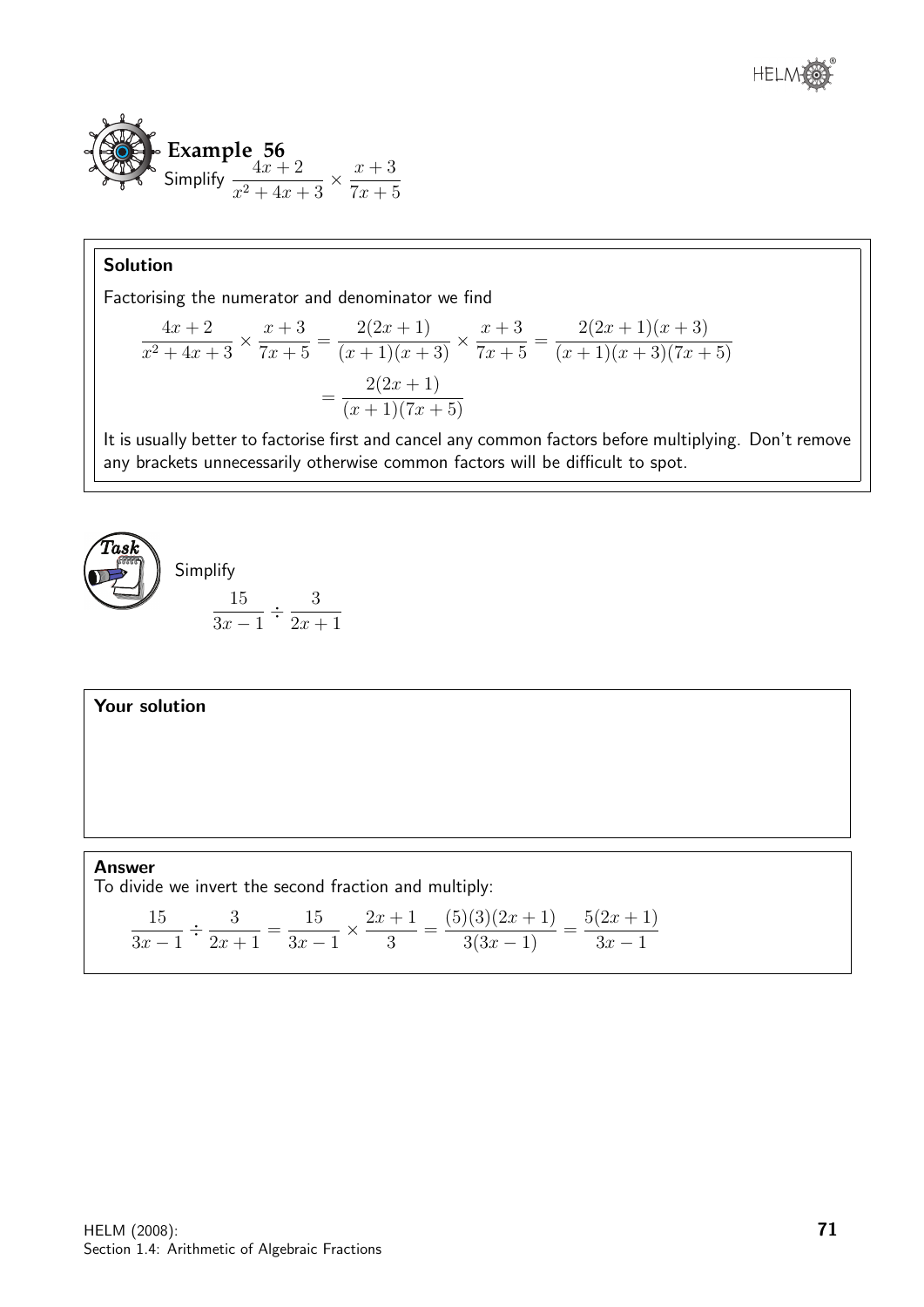#### **Exercises**

1. Simplify (a)  $\frac{5}{9}$ 9  $\times \frac{3}{2}$ 2 , (b)  $\frac{14}{2}$ 3  $\times\frac{3}{6}$ 9 , (c)  $\frac{6}{11}$ 11  $\times\frac{3}{4}$ 4 , (d)  $\frac{4}{7}$ 7  $\times \frac{28}{2}$ 3 2. Simplify (a)  $\frac{5}{9}$ 9  $\div \frac{3}{2}$ 2 , (b)  $\frac{14}{2}$ 3  $\div \frac{3}{2}$ 9 , (c)  $\frac{6}{11}$ 11  $\div \frac{3}{4}$ 4 , (d)  $\frac{4}{7}$ 7  $\div \frac{28}{2}$ 3 3. Simplify (a)  $2 \times \frac{x+y}{2}$ 3 , (b)  $\frac{1}{2}$ 3  $\times 2(x+y)$ , (c)  $\frac{2}{2}$ 3  $\times (x + y)$ 4. Simplify (a)  $3 \times \frac{x+4}{7}$ 7 , (b)  $\frac{1}{7}$ 7  $\times 3(x+4)$ , (c)  $\frac{3}{7}$ 7  $\times$   $(x+4)$ , (d)  $\frac{x}{x}$  $\hat{y}$  $\times \frac{x+1}{1}$  $y+1$ , (e)  $\frac{1}{1}$  $\hat{y}$  $\times \frac{x^2+x}{1}$  $y+1$ , (f)  $\frac{\pi d^2}{4}$ 4  $\times \frac{Q}{I}$  $\pi d^2$ , (g)  $\frac{Q}{r^2}$  $\pi d^2/4$ 5. Simplify  $\frac{6/7}{4}$  $s+3$ 6. Simplify  $\frac{3}{4}$  $x + 2$  $\frac{x}{2}$  $2x + 4$ 7. Simplify  $\frac{5}{2}$  $2x + 1$  $\div \frac{x}{2}$  $3x - 1$ Answers 1. (a)  $\frac{5}{6}$ 6 , (b)  $\frac{14}{9}$ 9 , (c)  $\frac{9}{20}$ 22 , (d)  $\frac{16}{9}$ 3 2. (a)  $\frac{10}{27}$ 27 , (b) 14, (c)  $\frac{8}{11}$ 11 , (d)  $\frac{3}{10}$ 49 3. (a)  $\frac{2(x+y)}{2}$ 3 , (b)  $\frac{2(x+y)}{2}$ 3 , (c)  $\frac{2(x+y)}{2}$ 3 4. (a)  $\frac{3(x+4)}{2}$ 7  $(b) \frac{3(x+4)}{7}$ 7 , (c)  $\frac{3(x+4)}{2}$ 7 (d)  $\frac{x(x+1)}{y(y+1)}$ , (e)  $\frac{x(x+1)}{y(y+1)}$ , (f)  $Q/4$ ,  $(g) \frac{4Q}{r}$  $\pi d^2$ 5. 6  $7(s + 3)$ 6. 6  $\boldsymbol{x}$ 7.  $5(3x-1)$  $x(2x + 1)$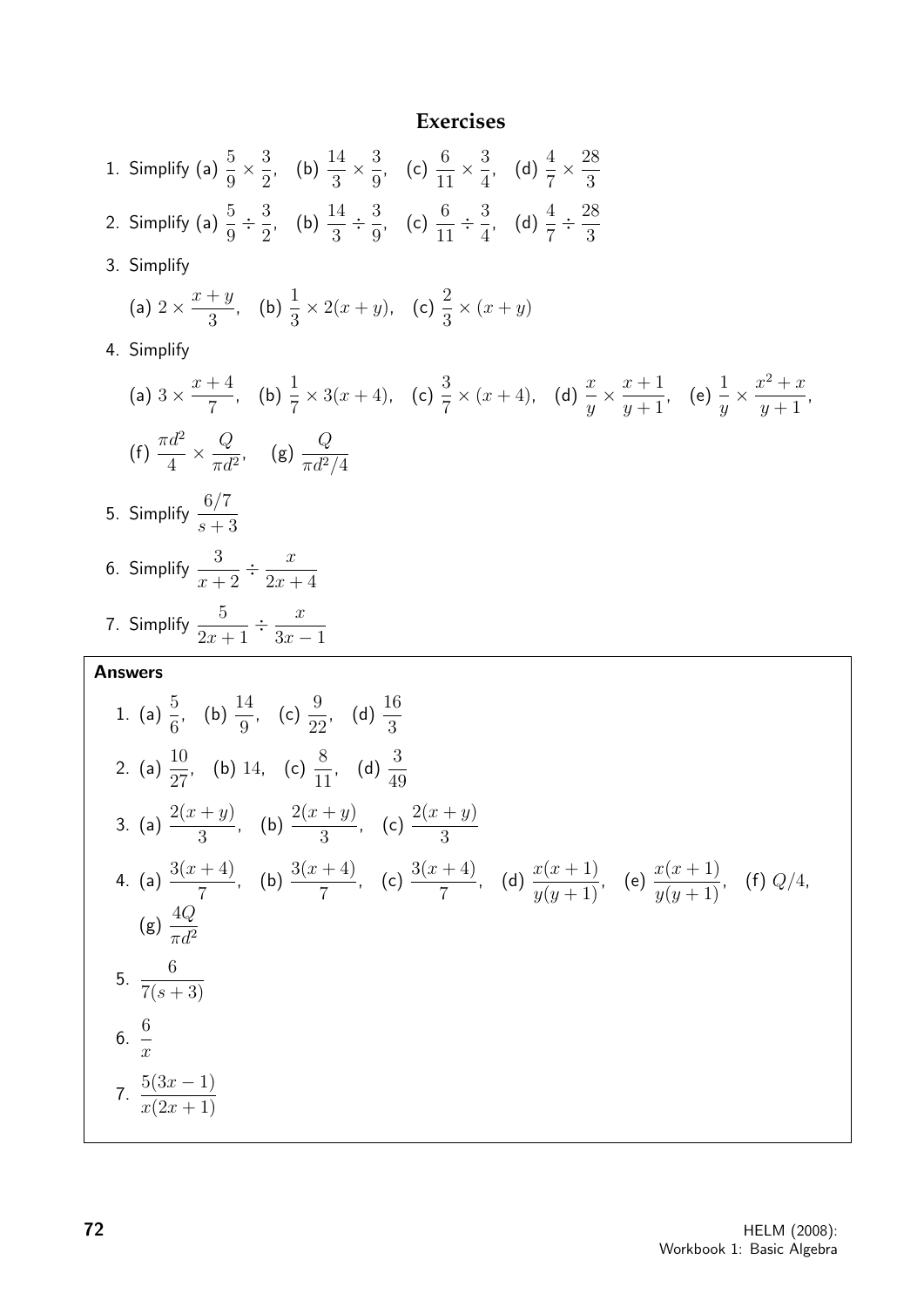

# **3. Addition and subtraction of algebraic fractions**

To add two algebraic fractions the lowest common denominator must be found first. This is the simplest algebraic expression that has the given denominators as its factors. All fractions must be written with this lowest common denominator. Their sum is found by adding the numerators and dividing the result by the lowest common denominator.

To subtract two fractions the process is similar. The fractions are written with the lowest common denominator. The difference is found by subtracting the numerators and dividing the result by the lowest common denominator.



# Solution

The simplest expression is  $(x + 1)(x + 4)$ . Note that both  $x + 1$  and  $x + 4$  are factors.



**Example 58** State the simplest expression which has  $x - 1$  and  $(x - 1)^2$  as its factors.

### Solution

The simplest expression is  $(x - 1)^2$ . Clearly  $(x - 1)^2$  must be a factor of this expression. Also, because we can write  $(x - 1)^2 = (x - 1)(x - 1)$  it follows that  $x - 1$  is a factor too.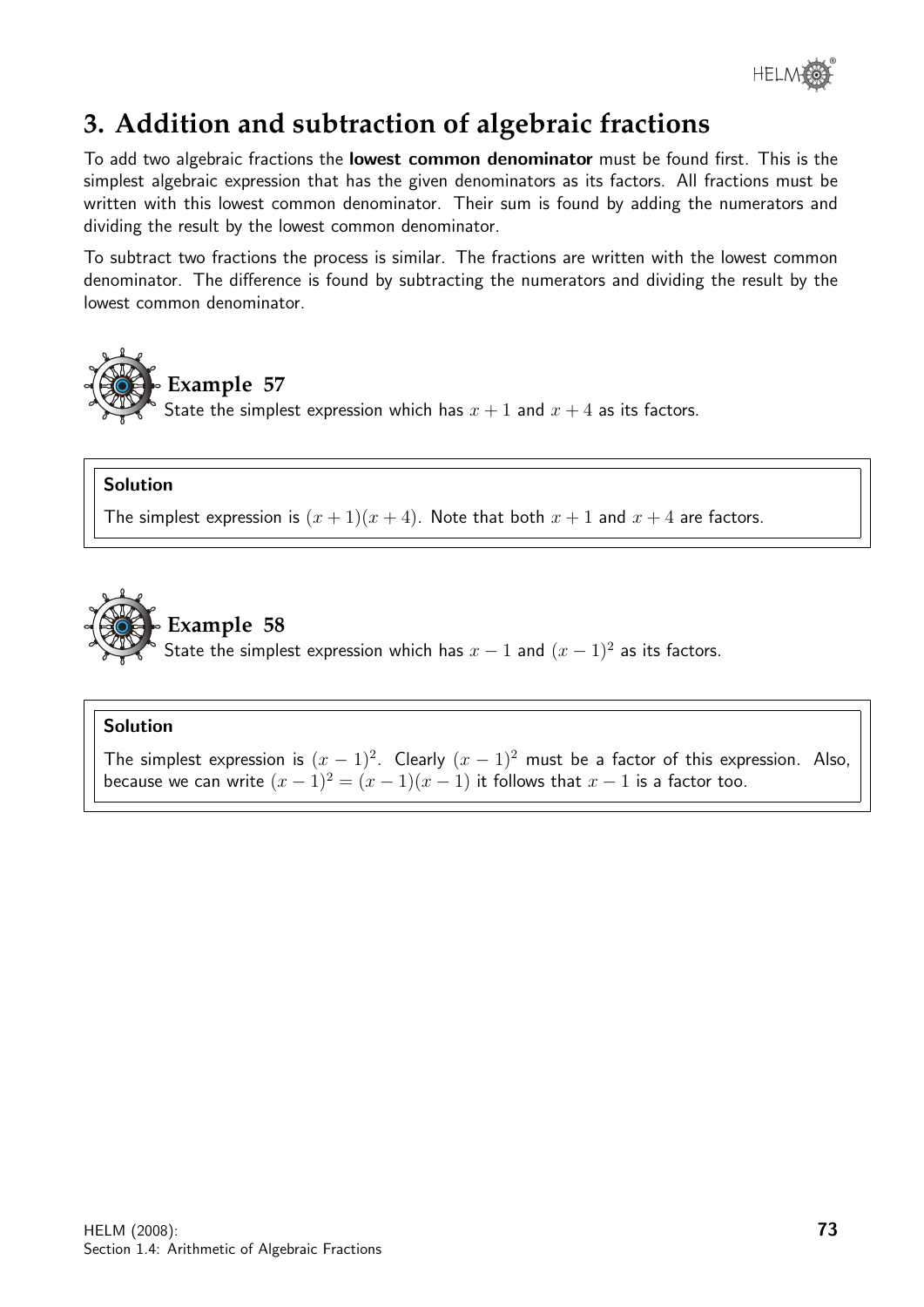

The simplest expression which has both denominators as its factors is  $(x + 1)(x + 4)$ . This is the lowest common denominator. Both fractions must be written using this denominator. Note that 3  $x + 1$ is equivalent to  $\frac{3(x+4)}{(x+1)(x+4)}$  and  $\frac{2}{x+4}$ is equivalent to  $\frac{2(x+1)}{x}$  $\frac{2(x+1)}{(x+1)(x+4)}$ . Thus writing both fractions with the same denominator we have 3  $x + 1$  $+$ 2  $x + 4$ =  $3(x + 4)$  $\frac{G(x+1)}{(x+1)(x+4)} +$  $2(x + 1)$  $(x+1)(x+4)$ The sum is found by adding the numerators and dividing the result by the lowest common denominator.

$$
\frac{3(x+4)}{(x+1)(x+4)} + \frac{2(x+1)}{(x+1)(x+4)} = \frac{3(x+4) + 2(x+1)}{(x+1)(x+4)} = \frac{5x+14}{(x+1)(x+4)}
$$



Addition of two algebraic fractions

Step 1: Find the lowest common denominator

Step 2: Express each fraction with this denominator

Step 3: Add the numerators and divide the result by the lowest common denominator



# Solution

The simplest expression having both denominators as its factors is  $(x-1)^2$ . We write both fractions with this denominator.

1  $x - 1$ + 5  $\frac{6}{(x-1)^2} =$  $x - 1$  $\frac{x}{(x-1)^2}$  + 5  $\frac{6}{(x-1)^2} =$  $x - 1 + 5$  $\frac{(x-1)^2}{(x-1)^2}$  =  $x + 4$  $(x - 1)^2$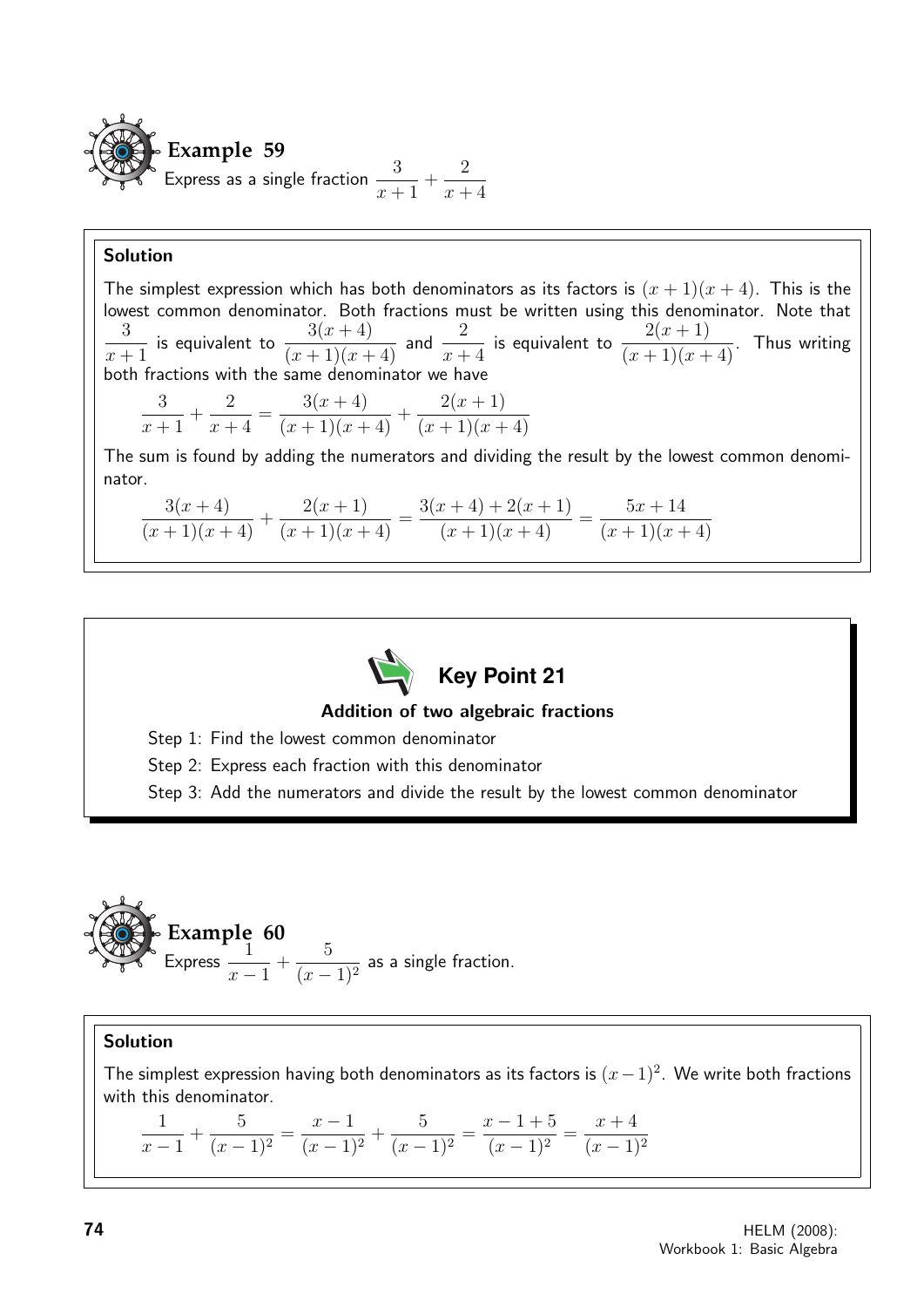

**Task**  
Express 
$$
\frac{3}{x+7} + \frac{5}{x+2}
$$
 as a single fraction.

First find the lowest common denominator:

### Your solution

#### Answer

 $(x+7)(x+2)$ 

Re-write both fractions using this lowest common denominator:

Your solution 3  $x + 7$  $+$ 5  $x + 2$ =

#### Answer

 $3(x + 2)$  $\frac{G(x+2)}{(x+7)(x+2)} +$  $5(x + 7)$  $(x+7)(x+2)$ 

Finally, add the numerators and simplify:

Your solution 3  $x + 7$  $+$ 5  $x + 2$ =

# Answer

 $8x + 41$  $\frac{1}{(x+7)(x+2)}$ 

**Example 61**  
Express 
$$
\frac{5x}{7} - \frac{3x - 4}{2}
$$
 as a single fraction.

# Solution

In this example both denominators are simply numbers. The lowest common denominator is 14, and both fractions are re-written with this denominator. Thus

 $5x$ 7  $-\frac{3x-4}{2}$ 2 =  $10x$ 14  $-\frac{7(3x-4)}{14}$ 14 =  $10x - 7(3x - 4)$ 14 =  $28 - 11x$ 14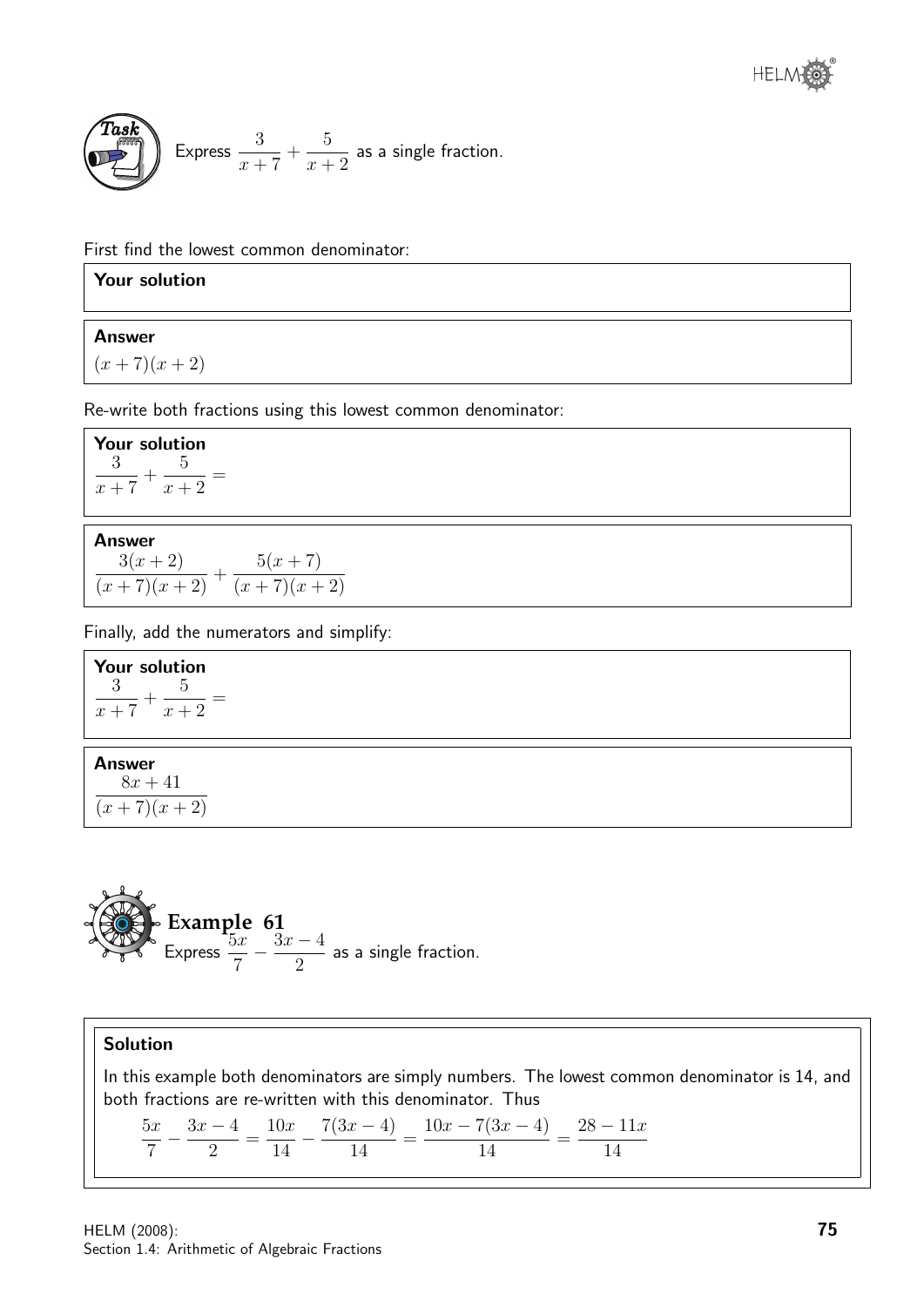

#### Your solution

#### Answer

The simplest expression which has x and y as its factors is  $xy$ . This is the lowest common denominator. Both fractions are written using this denominator. Noting that  $\frac{1}{1}$  $\overline{x}$ =  $\hat{y}$ xy and that  $\frac{1}{1}$  $\hat{y}$ =  $\boldsymbol{x}$ xy we find

$$
\frac{1}{x} + \frac{1}{y} = \frac{y}{xy} + \frac{x}{xy} = \frac{y+x}{xy}
$$

No cancellation is now possible because neither  $x$  nor  $y$  is a factor of the numerator.

# **Exercises**

1. Simplify (a) 
$$
\frac{x}{4} + \frac{x}{7}
$$
, (b)  $\frac{2x}{5} + \frac{x}{9}$ , (c)  $\frac{2x}{3} - \frac{3x}{4}$ , (d)  $\frac{x}{x+1} - \frac{2}{x+2}$ , (e)  $\frac{x+1}{x} + \frac{3}{x+2}$ ,  
(f)  $\frac{2x+1}{3} - \frac{x}{2}$ , (g)  $\frac{x+3}{2x+1} - \frac{x}{3}$ , (h)  $\frac{x}{4} - \frac{x}{5}$ 

2. Find

(a) 
$$
\frac{1}{x+2} + \frac{2}{x+3}
$$
, (b)  $\frac{2}{x+3} + \frac{5}{x+1}$ , (c)  $\frac{2}{2x+1} - \frac{3}{3x+2}$ , (d)  $\frac{x+1}{x+3} + \frac{x+4}{x+2}$ ,  
\n(e)  $\frac{x-1}{x-3} + \frac{x-1}{(x-3)^2}$ .  
\n3. Find  $\frac{5}{2x+3} + \frac{4}{(2x+3)^2}$ .  
\n4. Find  $\frac{1}{7}s + \frac{11}{21}$   
\n5. Express  $\frac{A}{2x+3} + \frac{B}{x+1}$  as a single fraction.  
\n6 Express  $\frac{A}{2x+5} + \frac{B}{(x-1)} + \frac{C}{(x-1)^2}$  as a single fraction.  
\n7 Express  $\frac{A}{x+1} + \frac{B}{(x+1)^2}$  as a single fraction.